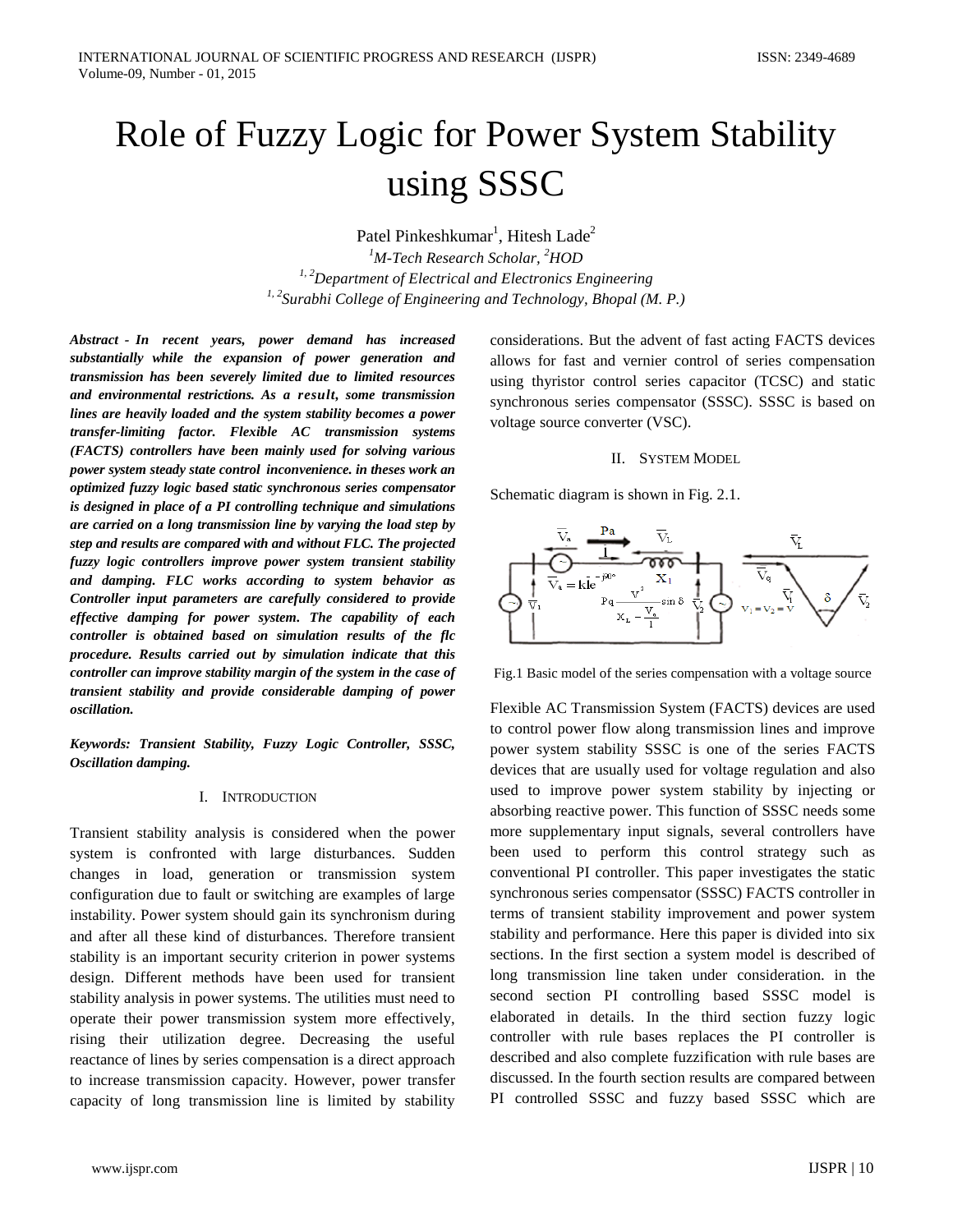observed in the scope of matlab and readings are compared in Photoshop manager to review waveform comparison clearly. in the fifth section the work is concluded were it is proved that power system stability performance and damping is improved using fuzzy logic control. Finally in the last section references are given.

## III. CASE STUDY OF SSSC

7.751e-9] F/km [N\*N matrix] or [C<sup>t</sup>l C0 C0m] for each 200 A 230 kV ,100 MVA source is taken for a long transmission line of 800 km. the line resistance per unit length is considered as [0.01273 0.3864] ohms/km [N\*N matrix] or [R1 R0 R0m] in per unit, the line inductance per unit length is [0.9337e-3 4.1264e-3] H/km [N\*N matrix ] or [L1 L0 L0m] and the line capacitance per unit length is [12.74e-9 km length. In this long transmission line parallel R-L-C load is connected which is introduced in different steps as no load, half load and full load. SSSC is introduced in series in the middle of the line as the most nominal place in the T model of installation strategy. The complete model is described in fig 2.



Fig.2 Block diagram of the model considered

To achieve real and reactive power flow control, it is necessary to inject series voltage of the appropriate magnitude and angle were the injected voltage can be split into two components which are in phase and in quadrature with the line current. The real power is controlled using the reactive voltage and the reactive power is controlled using the real voltage. The real and reactive power reference is obtained from the steady state load flow needs. The real power reference can be considered to improve damping and transient stability.

## 3.1 Control Scheme for SSSC

The main function of the SSSC is to dynamically control the power flow over the transmission network. The existing control schemes explained were based on the line impedance control mode in which the SSSC compensating voltage is derived by multiplying the current amplitude with the desired compensating reactance  $X<sub>gref.</sub>$  Even it is complicated to assume Xqref under varying network

contingencies, the voltage control method is considered in the existing scheme. This controller is made advanced to operate the SSSC in the automatic power flow. In the automatic power flow control method, the specified inputs to the controller are reference powers P and Q, These are made stable in the transmission line despite method changes. Using dq transformation the line voltage and the current are converted to corresponding d and q axis components. The power references are converted to current references using the Eq. i and ii. From the current references the sigma angle is calculated and then the firing pulses are generated.

$$
I_{dref} = (P \times V_d + Q \times V_q) / (V^2_d + V^2_q)
$$
 [i]

$$
I_{dref} = (P \times V_q + Q \times V_d) / (V^2 + V^2_q)
$$
 [ii]

## 3.2 SSSC Dynamics

The transfer function of static synchronous series compensator based controller is:

$$
U_{\mbox{\small SSSC}}=K_S\left(\frac{sT_W}{1+sT_W}\right)\left(\frac{1+sT_{1S}}{1+sT_{2S}}\right)\left(\frac{1+sT_{3S}}{1+sT_{4S}}\right)y,
$$

Where, USSSC and y are the output and input signals of the SSSC-based controller respectively. During steady state conditions  $\Delta V_q$  and  $V_{qref}$  are constant. In dynamic conditions the series injected voltage  $V_q$  is modulated to damp system oscillations. The effectual  $V_q$  in dynamic conditions is given by:

$$
V_q = V_{qref} + \Delta V_q.
$$

## 3.3 Fuzzy Logic Control

Fuzzy control systems are rule-based systems in which a set of so-called fuzzy rules represent a control decision mechanism to adjust the effects of certain system stimuli. The importance of fuzzy control systems is to replace a skilled human operator with a fuzzy rule-based system. The Fuzzy logic provides an algorithm which can convert the linguistic control strategy based on expert knowledge into an automatic control approach. The FLC involves four main stages: inference mechanism, fuzzification, rule base, and defuzzification (Sivanandam and Deepa, 2009).The structure of the fuzzy logic controller is shown in fig 3.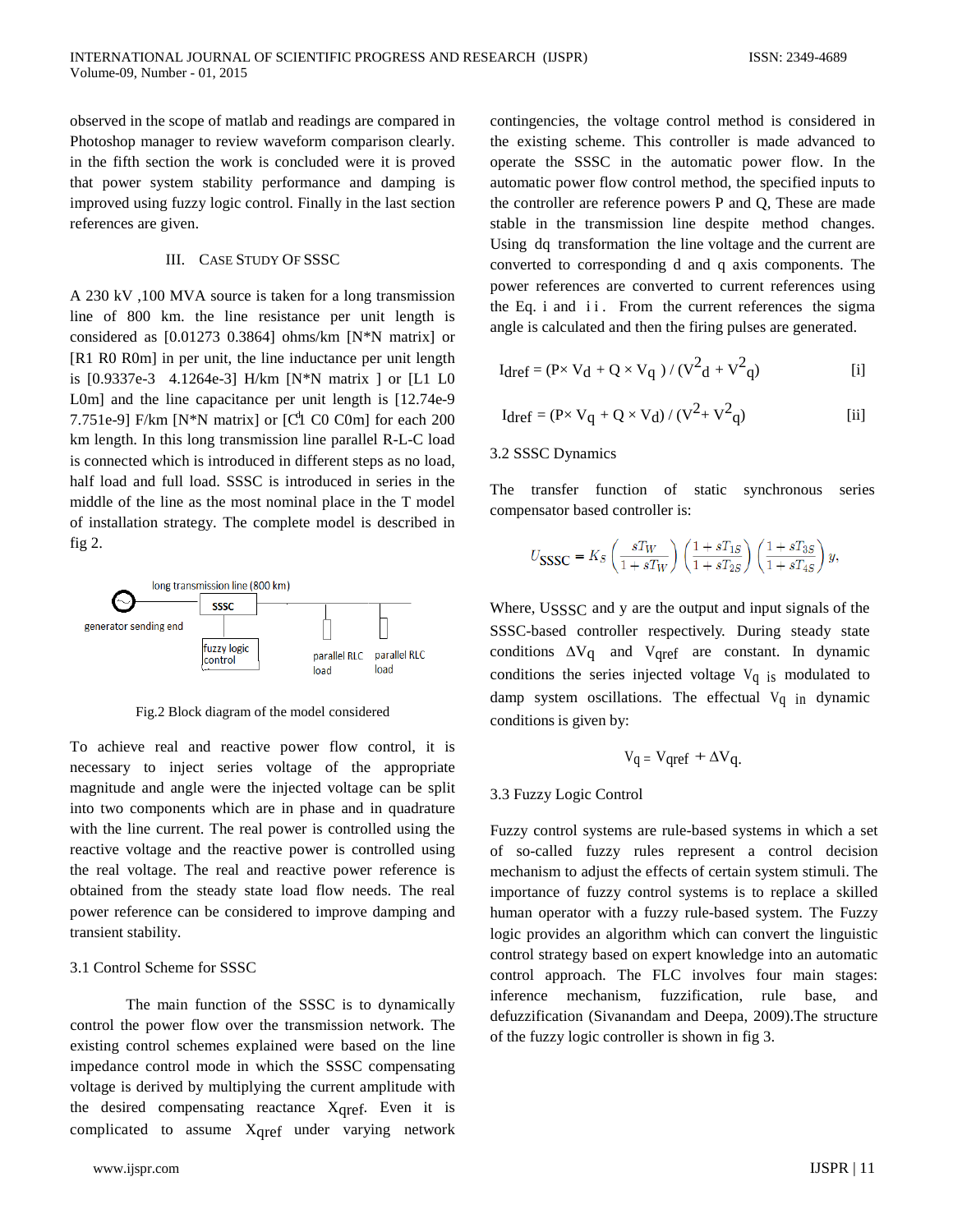

Fig.3 The structure of the fuzzy logic controller

The error and change in error are taken as the inputs to the fuzzifier. Here the error is between the line voltage and the reference voltage (i.e Vq and Vref) and the change in error is taken by subtracting two consecutive error values by providing a unit step delay and giving the second input to the fuzzifier as shown in the fig. Triangular membership functions are used for the inputs  $\&$  the output. The universe of discourse for both the inputs is divided into seven partitions (NL - Negative Large, NM - Negative Medium, NS - Negative Small, Z - Zero, PS - Positive Small, PM - Positive Medium, PL - Positive Large). The o/p is the voltage & again the universe of discourse is divided into seven partitions. Fuzzy rules are if then rules were these are specified by max –min operator functions the fuzzy rules taken here are of the form:

(1) If error is large negative (LN), AND change in error is large negative (LN); THEN output (u) is large positive (LP).

(2) For N linguistic variables for each of error and change in error there are  $N^2$  possible combinations resulting into any of M values for the decision variable u. All numbers of variable inputs, called states, and the resulting control are then arranged in a  $NN2\times MM$  'fuzzy relationship matrix' (FRM).

(3) The membership values for the condition part of each rule are calculated from the composition rule as Follows:

 $\mu(Xi) = \mu(e \text{ is LN}, \text{ and } \Delta e \text{ is LN}) = \min [\mu (\Delta \omega \text{ is LN}), \mu (\Delta \omega \text{)}]$ is LN)]; where  $i=1, 2,...N2$  Here, Xi is the *i*-th value of the N2 possible states (in-put-combinations) in the FRM.

(4) The membership values for the output characterized by the M linguistic variables are then obtained from the intersection of the  $N^2$  values of membership function  $\mu(x)$  with the corresponding values of each of the decision variables in the Fuzzy Matrix. For example, for the decision LN⊂M and for state  $Xi$ , we obtain,  $\mu u(Xi, LN) = \min[\mu(Xi, LN), \mu(Xi)]$ ;

Where  $i=1, 2, N2$  the final value of the stabilizer output 'LP'

can be evaluated as the union of all the outputs given by the relationship μu(LN)= max {μus (Xi, LN)}, for all Xi The membership values for the other M-1 linguistic variables are generated in a similar manner.

(5) The fuzzy outputs  $\mu$ u(LN),  $\mu$ u(LP), are then defuzzified to obtain crisp u. The famous methods of defuzzification are the centroid and the weighted average methods. Using the centroid method, the output of the FLC is then written as

$$
u = \frac{\sum_{i=1}^{M} \mu_u(A_i) * A_i}{\sum_{i=1}^{M} \mu_u(A_i)}
$$
  

$$
u = \frac{\sum_{i=1}^{M} (\mu_u(A_i) * thres hold value of A_i)}{\sum_{i=1}^{M} \mu_u(A_i)}
$$

(6) A set of decision rules relating the inputs to the output are compiled and stored in the memory in the form of a 'result table'. The rules are of the form:

| TABLE 1. DECISION RULES ESTABLISHED FOR FUZZY |
|-----------------------------------------------|
| <b>CONTROLLER</b>                             |

|           | NL        | NM        | <b>NS</b> | z         | PS        | <b>PM</b> | <b>PL</b> |
|-----------|-----------|-----------|-----------|-----------|-----------|-----------|-----------|
| <b>NS</b> | <b>PS</b> | PL        | PL        | <b>PS</b> | NM        | <b>NS</b> | NM        |
| <b>NM</b> | PM        | PL        | PL        | <b>PM</b> | z         | z         | z         |
| NL        | PL        | PL        | PL        | PL        | z         | z         | z         |
| z         | PS        | <b>PM</b> | PL        | z         | <b>NS</b> | NΜ        | NL        |
| PS        | PS        | <b>PS</b> | NM        | ΝS        | <b>NS</b> | NL        | NL        |
| <b>PM</b> | z         | z         | z         | NM        | NM        | NL        | NL        |
| PL        | z         | z         | z         | NL        | NL        | NL        | NL        |

## IV. SSSC PHASOR CONTROL METHOD

Injected voltage Vq and Vq\_ref is measured in the SSSC phasor control as shown in fig. 4. And the current Id and Vq\_conv is moduled by the PI control shown in fig. 5. Here the higher order terms containing error and change in error are neglected in PI control. In our proposed controller with fuzzy logic the error and change in error terms are fed as input in the replacement of fuzzy logic controller as shown in fig 6. The bus voltage needed is controlled by following equation which are locally available which can easily calculate our real voltage eP(pq) :

$$
V(b) = \sqrt{(VD(b))^{**}2 + (VQ(b))^{**}2}
$$
  
\n
$$
V(b) = \sqrt{(VR(a) + R(pq))^{**}2 + (Vp(a) + eP)pq)}^{**}2
$$
  
\n
$$
VR(a) = VD(a) * cos(\emptyset^1) - VQ(a) * sin(\emptyset^1)
$$
  
\n
$$
VP(a) = VD(a) * sin(\emptyset^1) + VQ(a) * cos(\emptyset^1)
$$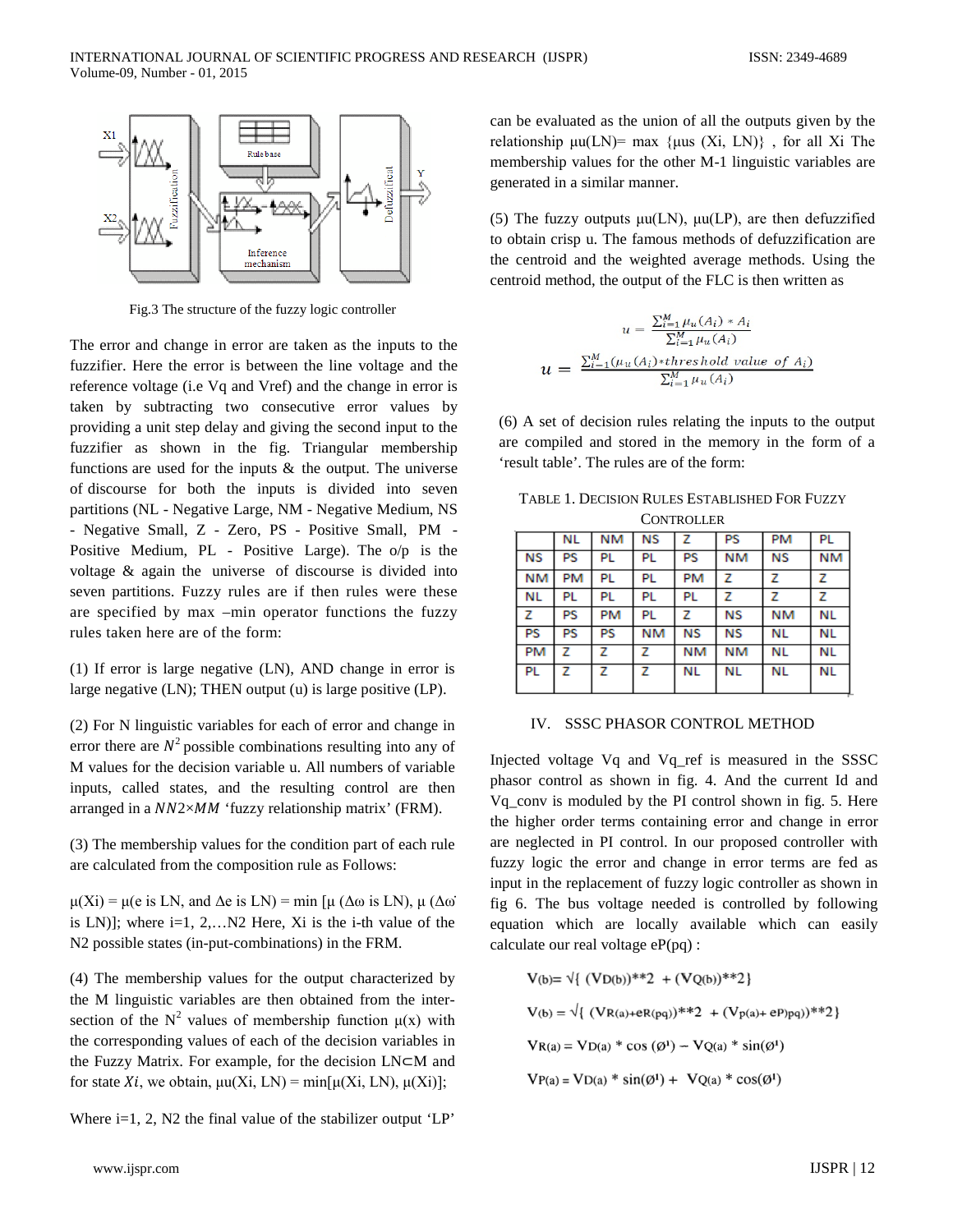

Fig.4 SSSC phasor control model



Fig.5 PI control based injected voltage regulator of sssc control



Fig.6 Fuzzy logic replacement in injected voltage regulator of SSSC control in place of PI control

V. RESULTS OF CASE STUDIES







Fig.8 Line voltage with Fuzzy logic control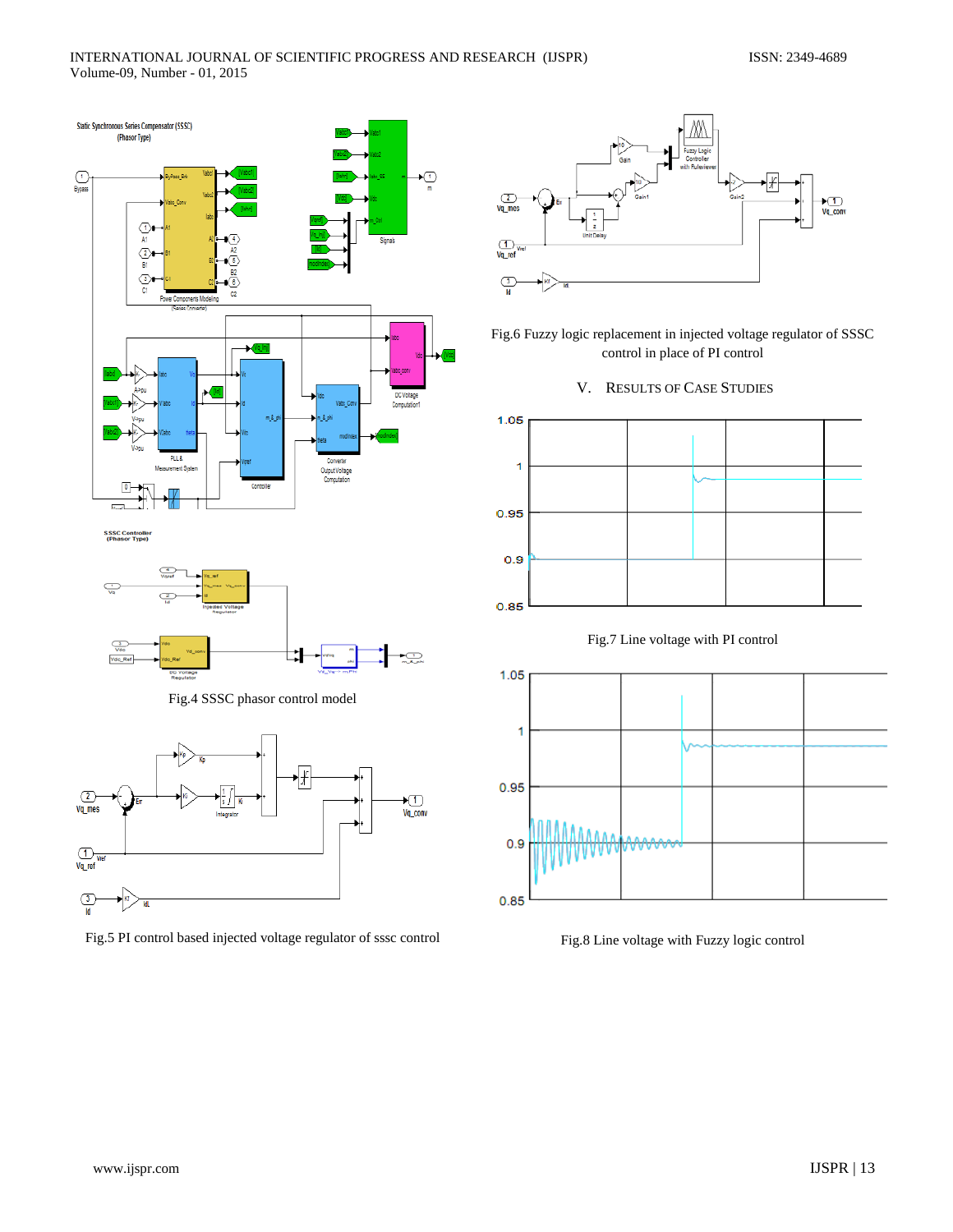

Fig.9 SSSC D.C. voltage with PI control



Fig.10 SSSC D.C. voltage with Fuzzy logic control



Fig.10 Voltage regulation comparison and transient analysis



Fig.11 FET analysis

#### 5.1 Result analysis

[I] Error can be determined in fig 8 compared to fig 7 and hence bandwidth can be reduced and hence damping ratio increases which increases the gain K of the system.

[II] Sensitivity increases as line voltage increases and it is compared in both figures 7 & 8 and hence static and dynamic security in power system becomes more sensitive to fault cure. Also it can be seen that the changed system is more sensitive to disturbances (even noise disturbances).

[III] Settling time is improved from 3.8 sec to 2.4 sec, also rise time and overshoots are minimized reducing the transient time and making response of system fast as seen in fig 11.

[IV] Per unit Voltage regulation is improved.

[V] Necessary oscillation's are seen in the proposed control system.

## VI. CONCLUSION

In this paper, a fuzzy logic controller is proposed to control SSSSC for improving power system transient and steady state stability and system damping. FLC works according to system performance. Controller i/p parameters are carefully chosen to provide considerable damping for power system. The value of each controller is obtained based on simulation results of the fuzzy logic process. Results of simulation indicate that this controller can improve stability margin of the system in the case of transient and steady state stability and provide considerable damping of power oscillation and also increases the gain of system by reducing the bandwidth.

#### VII. FUTURE SCOPES

Work can be carried out now by this controller in the improvement of static and dynamic security system and results can be obtained also the fuzzy logic controller can be